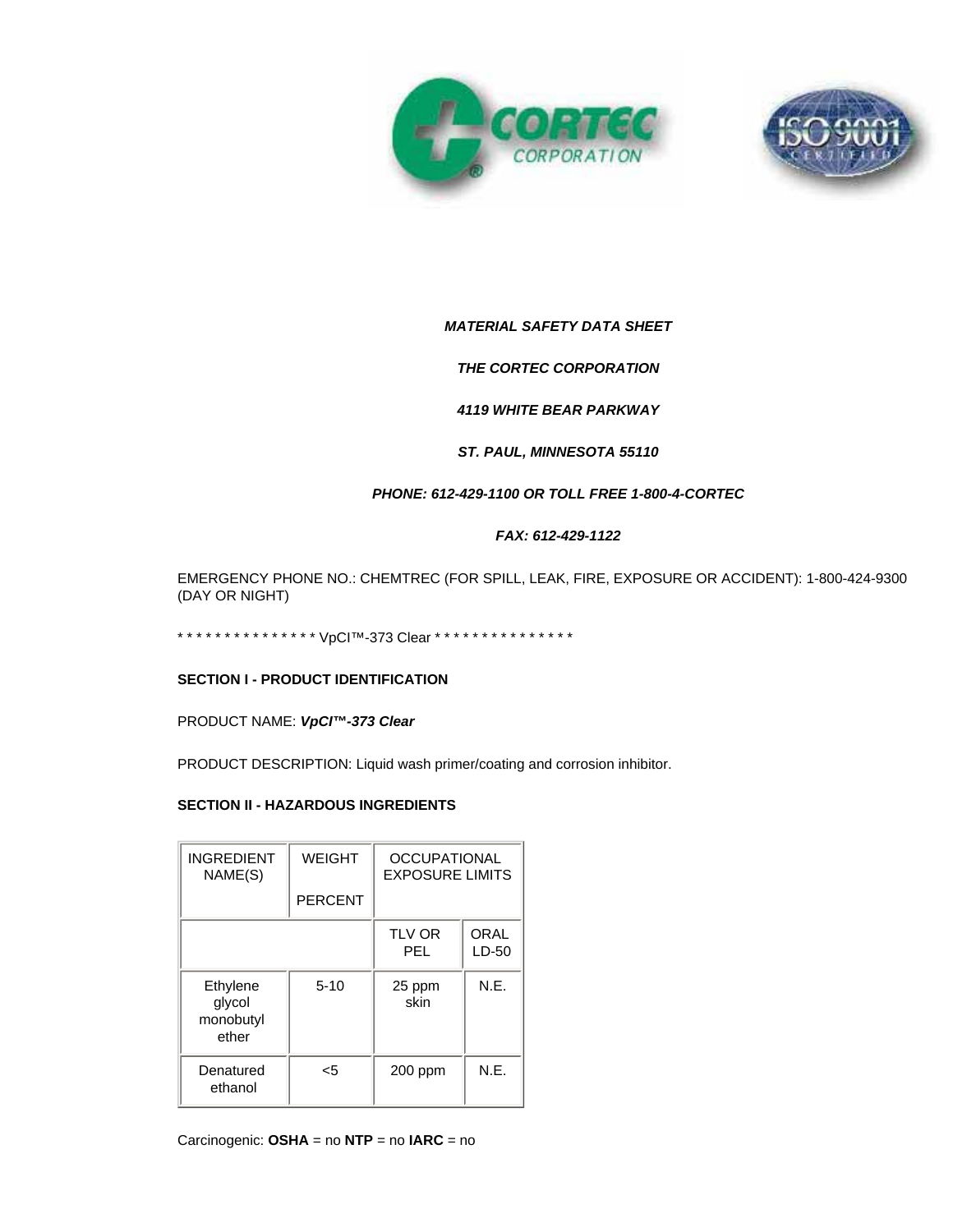### **SECTION III - PHYSICAL DATA**

COLOR: Milky white PHYSICAL FORM: Liquid

NON-VOLATILE (weight): 35-50% ODOR: Slight ammonia

pH: N.E. BOILING RANGE: N.E.

MELTING RANGE: N.A. VAPOR DENSITY: N.E.

VAPOR PRESSURE: N.E. EVAPORATION RATE: N.E.

DENSITY: 8.5-8.6 lb/gal (1.02-1.03 kg/l)

### **SECTION IV - FIRE AND EXPLOSION DATA**

HMIS FLAMMABILITY RATING: 0

FLASH POINT: N.E.

FLAMMABLE LIMITS: LEL: N.E. UEL: N.E.

EXTINGUISHING MEDIA: Water, carbon dioxide or other dry chemical fire fighting agents. UNUSUAL FIRE AND EXPLOSION HAZARDS: None SPECIAL FIRE FIGHTING PROCEDURES: Firefighters should wear self-contained breathing apparatus.

### **SECTION V - HEALTH HAZARD DATA**

EMERGENCY AND FIRST AID PROCEDURES:

Eye Contact: Flush eyes with water for at least 15 minutes. Consult a physician. Skin Contact: Wash affected area with soap and water. If irritation or rash persists, consult a physician. Inhalation: Remove to an uncontaminated area, administer oxygen if necessary. Get medical attention. Ingestion: If swallowed, do not induce vomiting. If victim has stopped breathing begin CPR. Get immediate medical attention.

MEDICAL CONDITIONS PRONE TO AGGRAVATION BY EXPOSURE: None known.

PRIMARY ROUTES OF ENTRY: skin contact.

HEALTH HAZARDS (acute and chronic) / EFFECTS OF OVEREXPOSURE:

- 1. Repeated or prolonged skin contact with this material can cause skin irritation.
- 2. Eye contact with this material causes irritation.
- 3. Excessive inhalation of high vapor concentrations may irritate the upper respiratory tract. If the product is sprayed or atomized, inhalation of particles or mists may irritate upper respiratory tract and should be avoided.
	- 4. Ingestion of this product is expected to be harmful.

# **SECTION VI - REACTIVITY DATA**

STABILITY: Stable. HAZARDOUS POLYMERIZATION: Will not occur. HAZARDOUS DECOMPOSITION PRODUCTS: Oxides of carbon and nitrogen. INCOMPATIBILITY: Strong acids, alkalis and oxidizing agents. CONDITIONS TO AVOID: Avoid contact with incompatible materials.